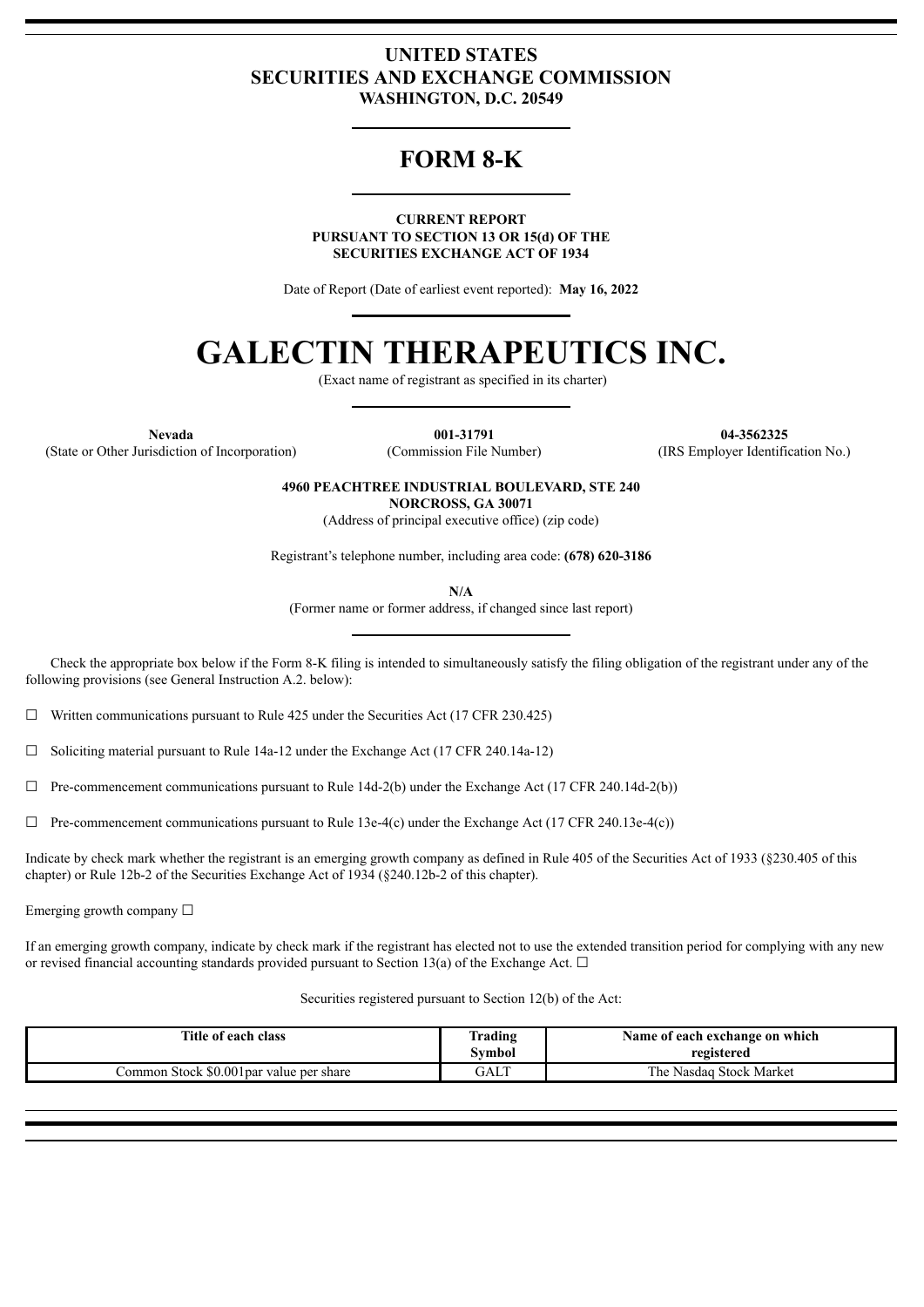#### **SECTION 2 – FINANCIAL INFORMATION**

#### **Item 2.02 Results of Operations and Financial Condition.**

On May 16, 2022, Galectin Therapeutics Inc. ("Galectin Therapeutics") issued a press release announcing its results of operations and financial condition as of and for the three months ended March 31, 2022 and provided a business update. Galectin hereby incorporates by reference herein the information set forth in its press release dated May 16, 2022 (the "Press Release"), a copy of which is attached hereto as Exhibit 99.1.

Except for the historical information contained in this report, the statements made by Galectin Therapeutics are forward looking statements that involve risks and uncertainties. All such statements are subject to the safe harbor created by the Private Securities Litigation Reform Act of 1995. Galectin Therapeutics' future financial performance could differ significantly from the expectations of management and from results expressed or implied in the Press Release. Forward-looking statements in the Press Release are subject to certain risks and uncertainties described in the Press Release. For further information on other risk factors, please refer to the "Risk Factors" contained in Galectin Therapeutics' Annual Report on Form 10-K for the fiscal year ended December 31, 2021, as filed with the Securities and Exchange Commission, and its subsequent filings with the SEC.

The information in this Item 2.02 is being furnished, not filed, pursuant to Item 2.02 of Form 8-K. Accordingly, the information in Item 2.02 of this report, including the Press Release attached hereto as Exhibit 99.1, will not be incorporated by reference into any registration statement filed by Galectin under the Securities Act of 1933, as amended, unless specifically identified therein as being incorporated therein by reference.

#### **SECTION 9 – FINANCIAL STATEMENTS AND EXHIBITS**

#### **Item 9.01 Financial Statements and Exhibits.**

| (d) Exhibits.  |                                  |
|----------------|----------------------------------|
| Exhibit Number | Description                      |
| 99.1           | Press Release dated May 16, 2022 |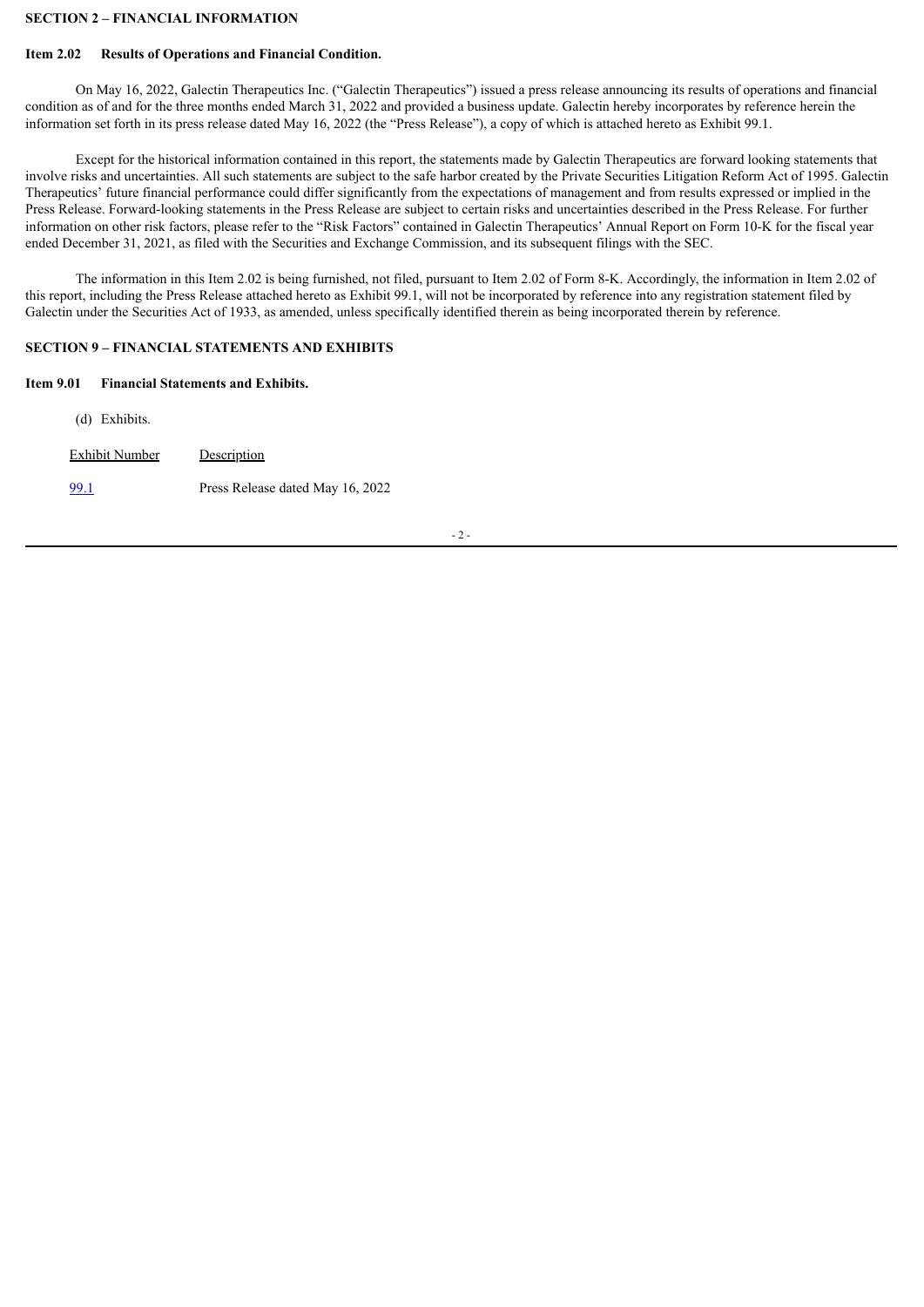### **SIGNATURES**

Pursuant to the requirements of the Securities Exchange Act of 1934, Galectin Therapeutics Inc. has duly caused this report to be signed on its behalf by the undersigned hereunto duly authorized.

Galectin Therapeutics Inc.

Date: May 16, 2022 By: /s/ Jack W. Callicutt

Jack W. Callicutt Chief Financial Officer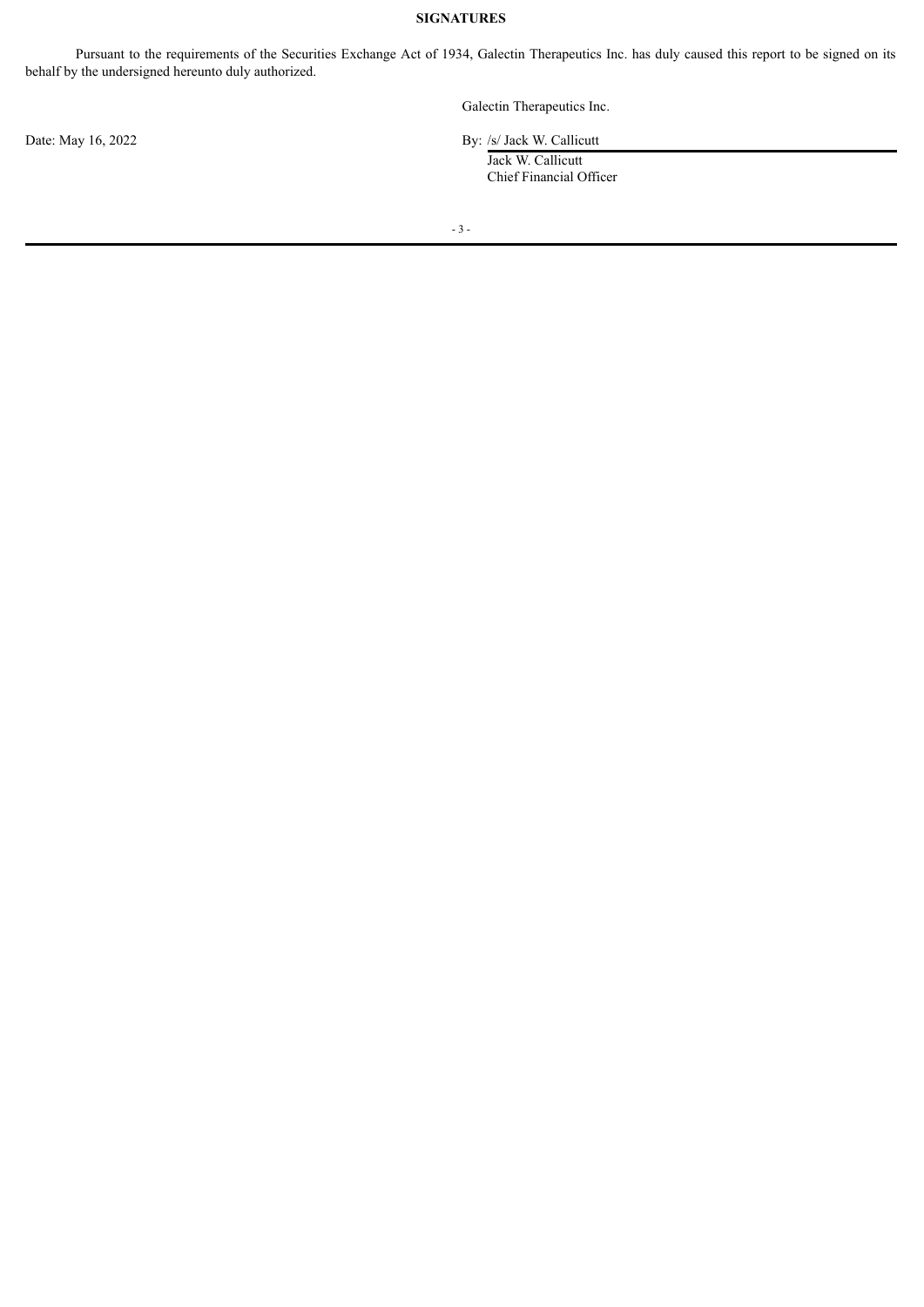1

<span id="page-3-0"></span>

#### Galectin Therapeutics Reports Financial Results for the Quarter Ended March 31, 2022 and Provides Business Update

**NORCROSS, Ga., May 16, 2022 (GLOBE NEWSWIRE)** – Galectin Therapeutics, Inc. (NASDAQ: GALT), the leading developer of therapeutics that target galectin proteins, today reported financial results and provided a business update for the three months ended March 31, 2022. These results are included in the Company's Quarterly Report on Form 10-Q, which has been filed with the U.S. Securities and Exchange Commission and is available at **www.sec.gov**.

Dr. Pol Boudes, Chief Medical Officer, stated: "As we hear more about difficulties of reading and interpreting liver biopsies in pre-cirrhotic NASH, the feedback we get from our investigators reinforces our belief that using the prevention of esophageal varices as our primary outcome of efficacy in NAVIGATE is the appropriate efficacy outcome. Patients that are enrolled in our program have advanced to the cirrhotic stage of NASH and have developed portal hypertension, a severe complication of cirrhosis that impacts their prognosis. This also means that many of our patients have low platelet counts, and because this increases the risk of bleeding, it makes a liver biopsy far too dangerous. These are some of the reasons why we do not believe that biopsies are appropriate for patient selection or endpoints in our target population and is also why we even removed the requirement for baseline biopsies in our NAVIGATE trial. Preventing the development of an esophageal varix, on the other hand, is a very relevant and pragmatic clinical outcome. Unfortunately, too many cirrhotic patients bleed from these varices, and this can be a life-threatening event. Preventing the development of varices eliminates this potentially significant adverse outcome related to cirrhosis. We believe the design of the NAVIGATE study is truly innovative and allows us to move clinical research for liver cirrhosis forward."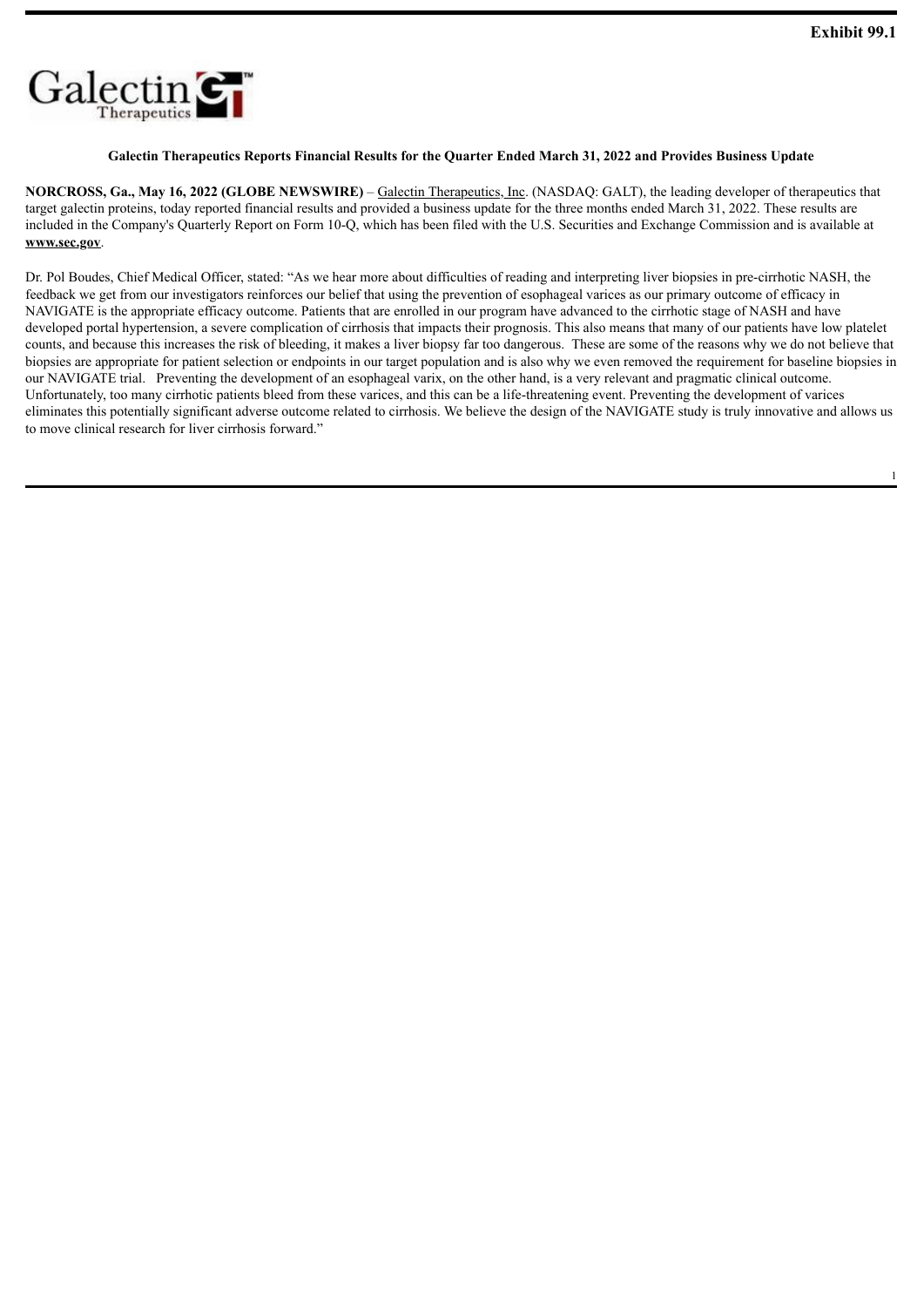Joel Lewis, Chief Executive Officer and President, said: "I am proud of our team and their accomplishments this quarter. Most importantly, as a Company, we achieved an extremely significant milestone. Our previous phase 2 trial, NASH-RX, indicated a favorable safety profile for belapectin over one year of treatment. As of today, due to the length of our adaptively designed phase 2b/3 NAVIGATE trial, our safety profile has been further evaluated by an independent data safety monitoring board who recommended the trial continue as designed. Additionally, our innovative trial design allows trial participants to move directly into the phase 3 treatment course for an additional 18 months. As these and additional patients continue receiving treatment, we continue to expand our data on the safety profile of belapectin. The significance of this safety profile in a severely compromised patient population cannot be overstated.

"We continued to make progress towards our primary goal of completing enrollment in our adaptively designed Phase 2b/3 NAVIGATE trial for the prevention of esophageal varices in patients with NASH cirrhosis. Our strategy to further expand our trial sites in Mexico and Latin America is well underway. We recently conducted a very productive in-person investigator meeting in Mexico where we have added more than 10 new sites. I attended the meeting with my clinical operations staff, and we are extremely enthusiastic about the ability of these sites to quickly enroll patients. I am grateful to all of our investigators and their teams, as well as our consultants in Mexico, for their time and dedication to our trial. Enrollment in the United States continued steadily; however, enrollment in Europe still lags far behind our expectations. We currently expect enrollment to conclude for the Phase 2b portion around the end of the third quarter of this year."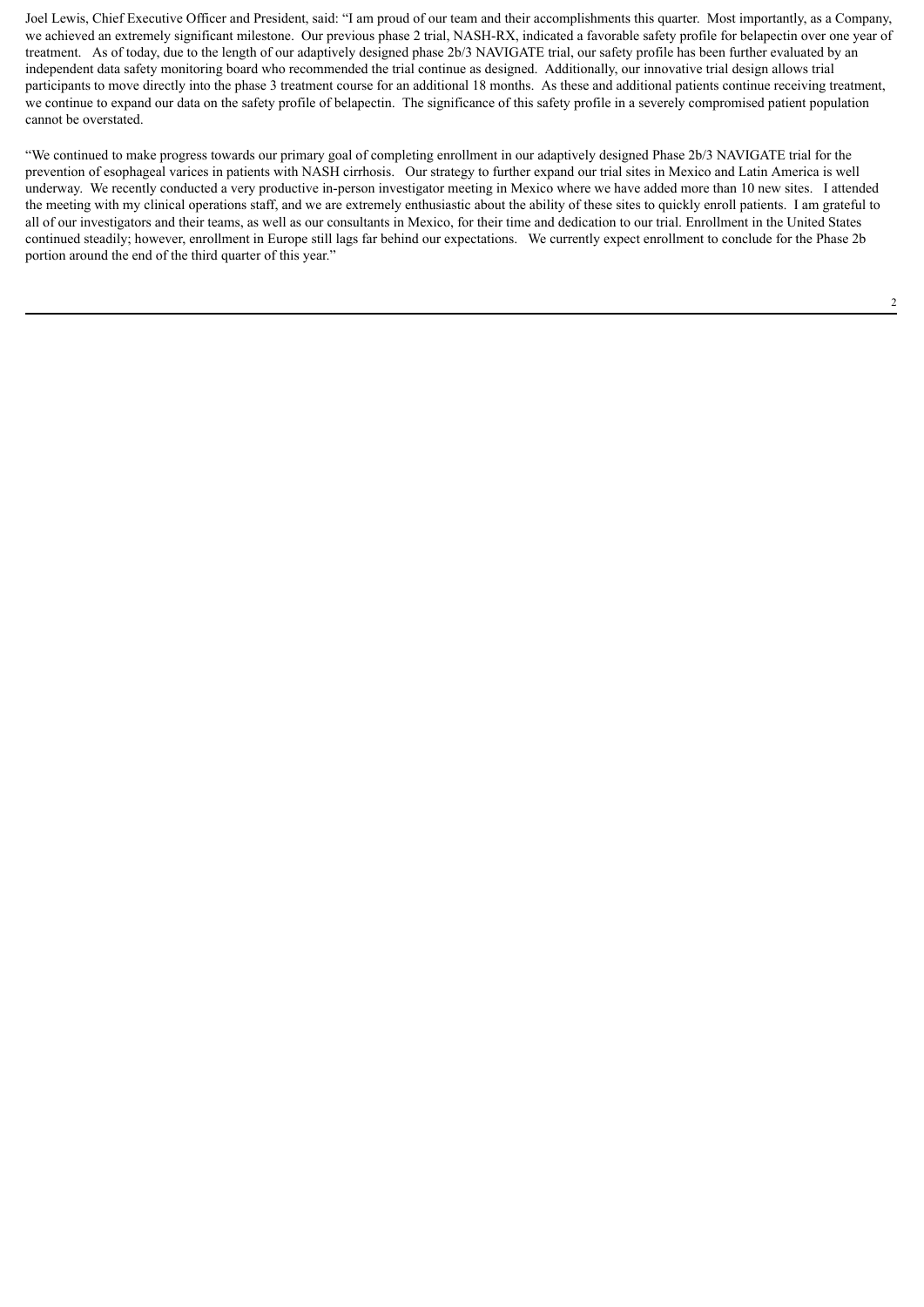Mr. Lewis continued: "Additionally, we are making progress and are working to compile an Investigational New Drug (IND) package, including the development of a phase 2 trial protocol, with the objective for the Company to file an IND with the FDA oncology division for the treatment of recurrent or metastatic head and neck cancer for belapectin in combination with Keytruda®, an immune checkpoint inhibitor. The lack of current treatments for these patients, the low response rates of monotherapy with check-point inhibitors, the limited number of therapies in development, and the resulting very high medical need make this an important area for new combination therapies."

#### **Financial Results**

For the three months ended March 31, 2022, the Company reported a net loss applicable to common stockholders of \$9.9 million, or (\$0.17) per share, compared to a net loss applicable to common stockholders of \$6.3 million, or (\$0.11) per share for the three months ended March 31, 2021. The increase is largely due to an increase in 2022 research and development expenses related to the Company's NAVIGATE trial.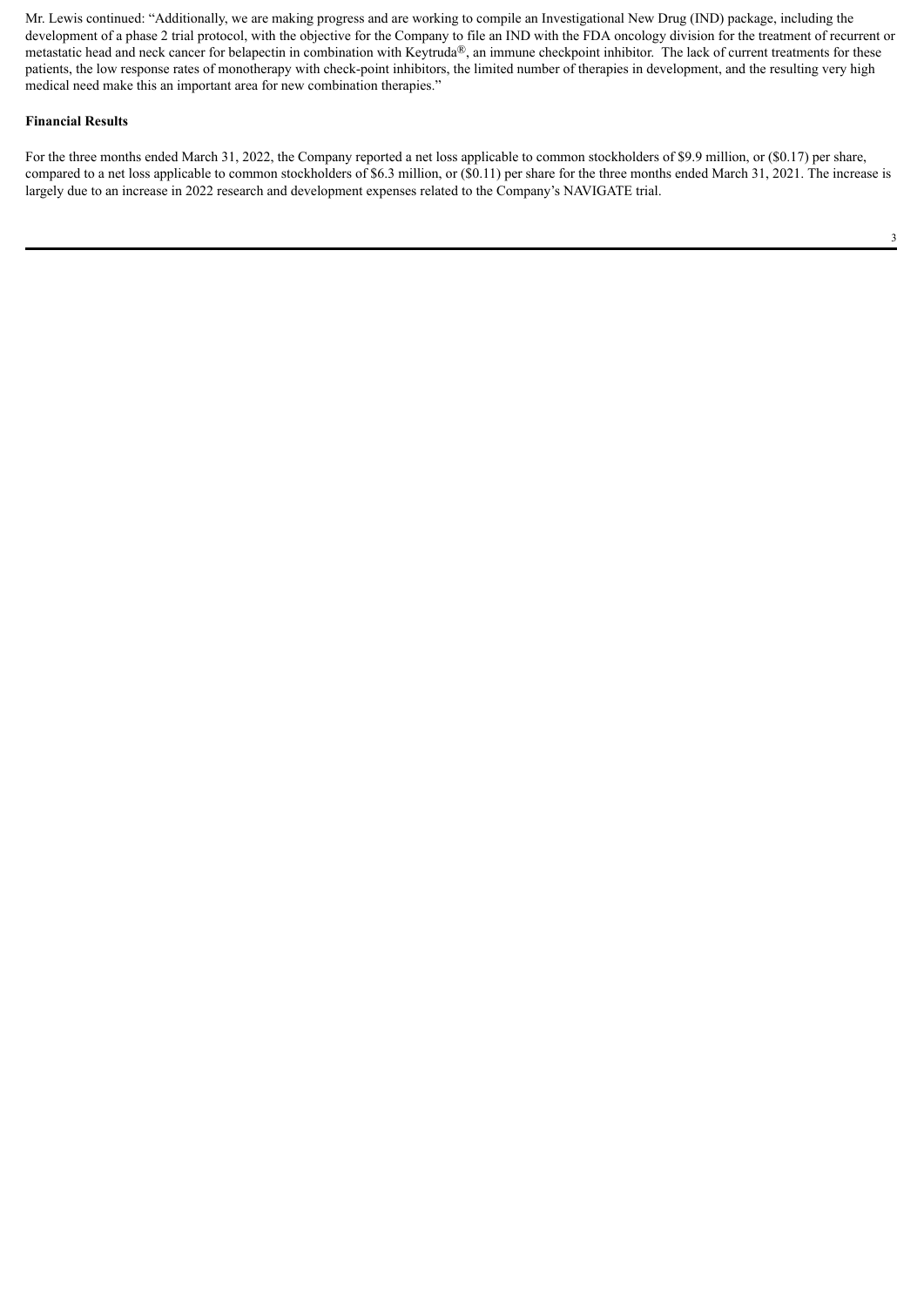Research and development expenses for the three months ended March 31, 2022, was \$8.1 million compared with \$4.9 million for the three months ended March 31, 2021. The increase was primarily due to costs related to our NAVIGATE clinical trial and other supportive activities. General and administrative expenses for the three months ended March 31, 2022, were \$1.9 million, compared to \$1.4 million for the three months ended March 31, 2021. The increase was primarily due to non-cash stock-based compensation expense.

As of March 31, 2022, the Company had \$31.6 million of cash and cash equivalents. The Company believes it has sufficient cash to fund currently planned operations and research and development activities through at least May 16, 2023.

The Company expects that it will require more cash to fund operations after May 16, 2023, and believes it will be able to obtain additional financing as needed. Currently, we expect to require an additional approximately \$40-\$45 million to cover costs of the NAVIGATE trial to reach the planned interim analysis estimated to occur in mid-2024, along with drug manufacturing and other research and development activities and general and administrative costs. However, there can be no assurance that we will be successful in obtaining such new financing or, if available, that such financing will be on terms favorable to us.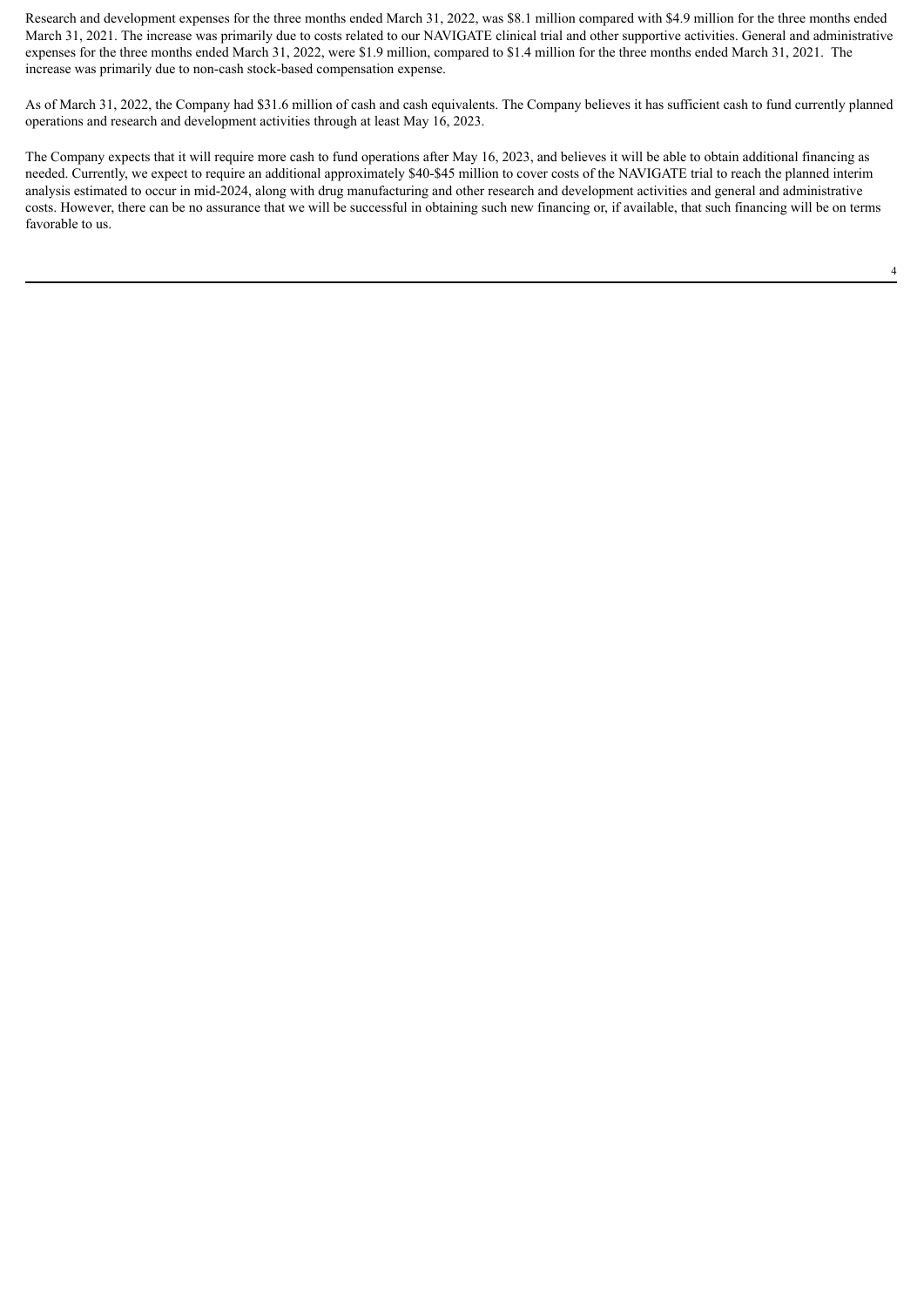#### **About Belapectin**

Belapectin is a complex carbohydrate drug that targets galectin-3, a critical protein in the pathogenesis of NASH and fibrosis. Galectin-3 plays a major role in diseases that involve scarring of organs, including fibrotic disorders of the liver, lung, kidney, heart and vascular system. Belapectin binds to galectin-3 and disrupts its function. Preclinical data in animals have shown that belapectin has robust treatment effects in reversing liver fibrosis and cirrhosis. A Phase 2 study showed belapectin may prevent the development of esophageal varices in NASH cirrhosis, and these results provide the basis for the conduct of the NAVIGATE trial. The NAVIGATE trial (www.NAVIGATEnash.com), titled "A Seamless Adaptive Phase 2b/3, Double-Blind, Randomized, Placebo-controlled Multicenter, International Study Evaluating the Efficacy and Safety of Belapectin (GR-MD-02) for the Prevention of Esophageal Varices in NASH Cirrhosis," began enrolling patients in June 2020, and is posted on www.clinicaltrials.gov (NCT04365868). Galectin-3 has a significant role in cancer, and the Company has supported a Phase 1b study in combined immunotherapy of belapectin and KEYTRUDA in advanced melanoma and in head and neck cancer. This trial provided a strong rationale for moving forward into a Company-sponsored Phase 2 development program, which the company is exploring.

#### **About Fatty Liver Disease with Advanced Fibrosis and Cirrhosis**

Non-alcoholic steatohepatitis (NASH) has become a common disease of the liver with the rise in obesity and other metabolic diseases. NASH is estimated to affect up to 28 million people in the U.S. It is characterized by the presence of excess fat in the liver along with inflammation and hepatocyte damage (ballooning) in people who consume little or no alcohol. Over time, patients with NASH can develop excessive fibrosis, or scarring of the liver, and ultimately liver cirrhosis. It is estimated that as many as 1 to 2 million individuals in the U.S. will develop cirrhosis as a result of NASH, for which liver transplantation is the only curative treatment available. Approximately 9,000 liver transplants are performed annually in the U.S. There are no drug therapies approved for the treatment of liver fibrosis or cirrhosis.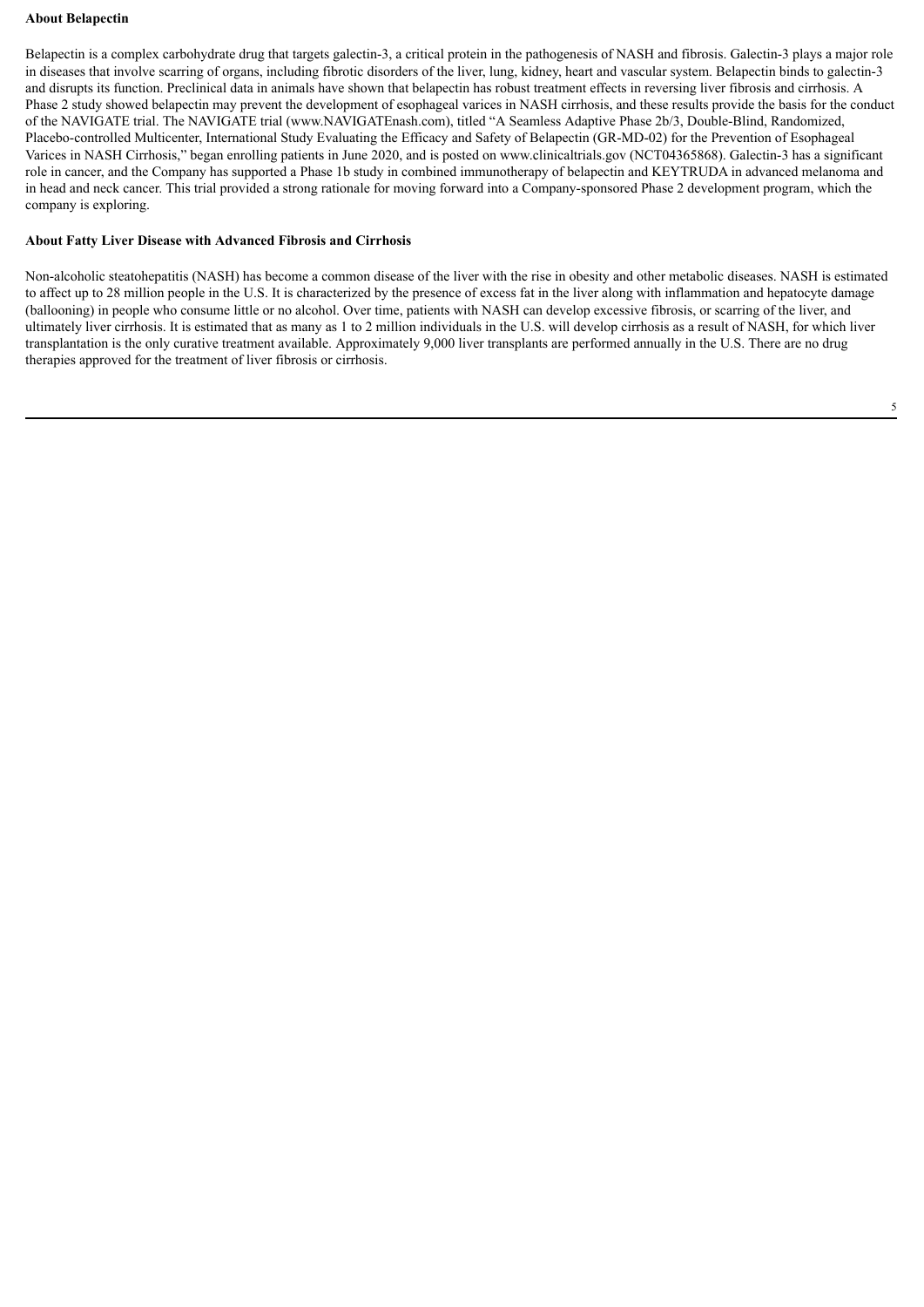#### **About Galectin Therapeutics**

Galectin Therapeutics is dedicated to developing novel therapies to improve the lives of patients with chronic liver disease and cancer. Galectin's lead drug belapectin (formerly known as GR-MD-02) is a carbohydrate-based drug that inhibits the galectin-3 protein which is directly involved in multiple inflammatory, fibrotic, and malignant diseases, for which it has Fast Track designation by the U.S. Food and Drug Administration. The lead development program is in non-alcoholic steatohepatitis (NASH) with cirrhosis, the most advanced form of NASH-related fibrosis. This is the most common liver disease and one of the largest drug development opportunities available today. Additional development programs are in treatment of combination immunotherapy for advanced melanoma and other malignancies. Advancement of these additional clinical programs is largely dependent on finding a suitable partner. Galectin seeks to leverage extensive scientific and development expertise as well as established relationships with external sources to achieve cost-effective and efficient development. Additional information is available at **www.galectintherapeutics.com**.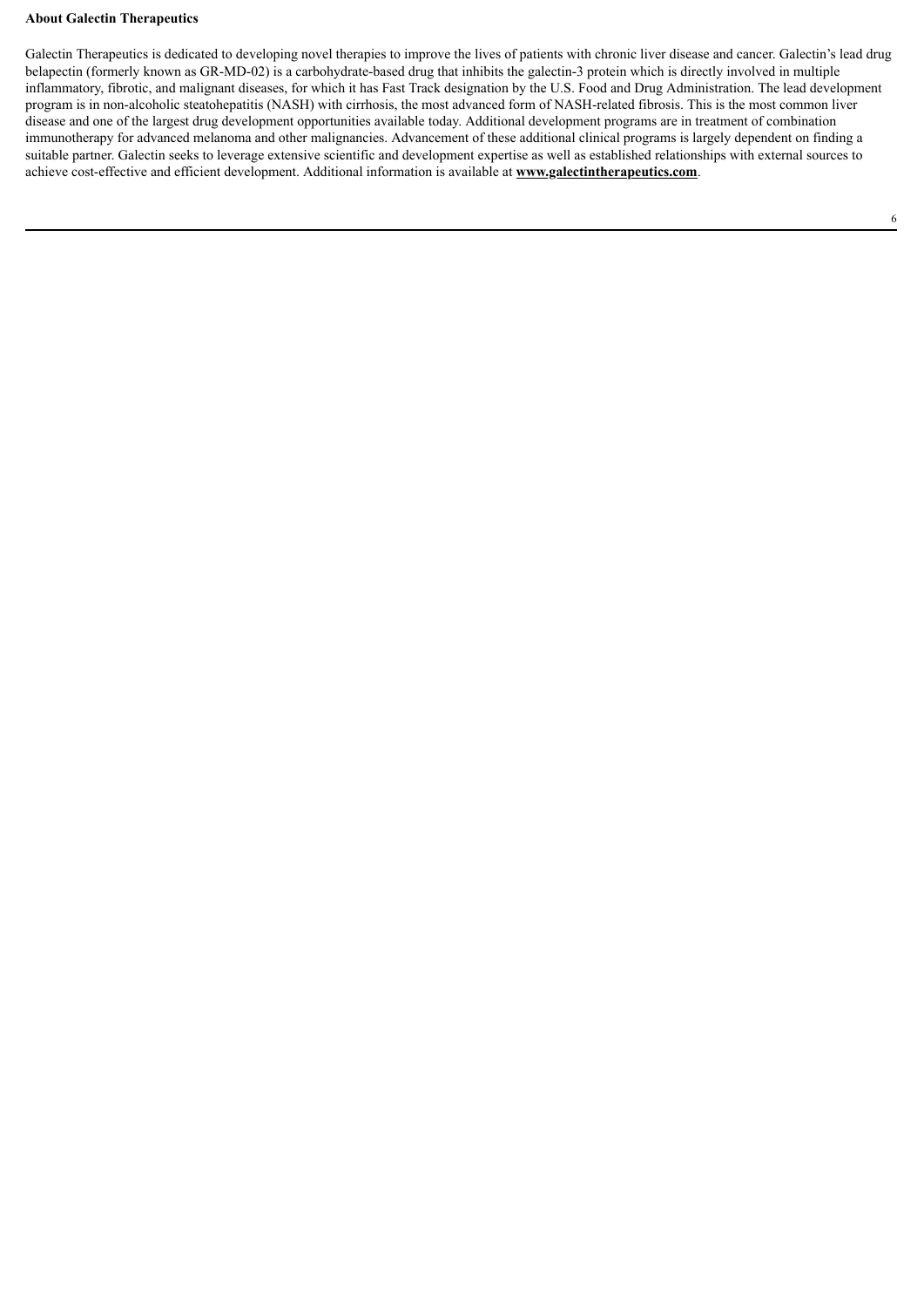#### **Forward Looking Statements**

This press release contains forward-looking statements within the meaning of the Private Securities Litigation Reform Act of 1995. These statements relate to future events or future financial performance, and use words such as "may," "estimate," "could," "expect" and others. They are based on management's current expectations and are subject to factors and uncertainties that could cause actual results to differ materially from those described in the statements. These statements include those regarding the hope that Galectin's development program for belapectin will lead to the first therapy for the treatment of fatty liver disease with cirrhosis and those regarding the hope that our lead compounds will be successful in cancer immunotherapy and in other therapeutic indications. Factors that could cause actual performance to differ materially from those discussed in the forward-looking statements include, among others, that trial endpoints required by the FDA may not be achieved; Galectin may not be successful in developing effective treatments and/or obtaining the requisite approvals for the use of belapectin or any of its other drugs in development; the Company may not be successful in scaling up manufacturing and meeting requirements related to chemistry, manufacturing and control matters; the Company's current clinical trial and any future clinical studies as modified to meet the requirements of the FDA may not produce positive results in a timely fashion, if at all, and could require larger and longer trials, which would be time consuming and costly; plans regarding development, approval and marketing of any of Galectin's drugs are subject to change at any time based on the changing needs of the Company as determined by management and regulatory agencies; regardless of the results of any of its development programs, Galectin may be unsuccessful in developing partnerships with other companies or raising additional capital that would allow it to further develop and/or fund any studies or trials. Galectin has incurred operating losses since inception, and its ability to successfully develop and market drugs may be impacted by its ability to manage costs and finance continuing operations. Global factors such as coronavirus may continue to impact NASH patient populations around the globe and slow trial enrollment and prolong the duration of the trial and significantly impact associated costs. For a discussion of additional factors impacting Galectin's business, see the Company's Annual Report on Form 10-K for the year ended December 31, 2021, and subsequent filings with the SEC. You should not place undue reliance on forward-looking statements. Although subsequent events may cause its views to change, management disclaims any obligation to update forward-looking statements.

#### **Company Contact:**

Jack Callicutt, Chief Financial Officer (678) 620-3186 ir@galectintherapeutics.com

Galectin Therapeutics and its associated logo is a registered trademark of Galectin Therapeutics Inc. Belapectin is the USAN assigned name for Galectin Therapeutics' galectin-3 inhibitor belapectin (GR-MD-02).